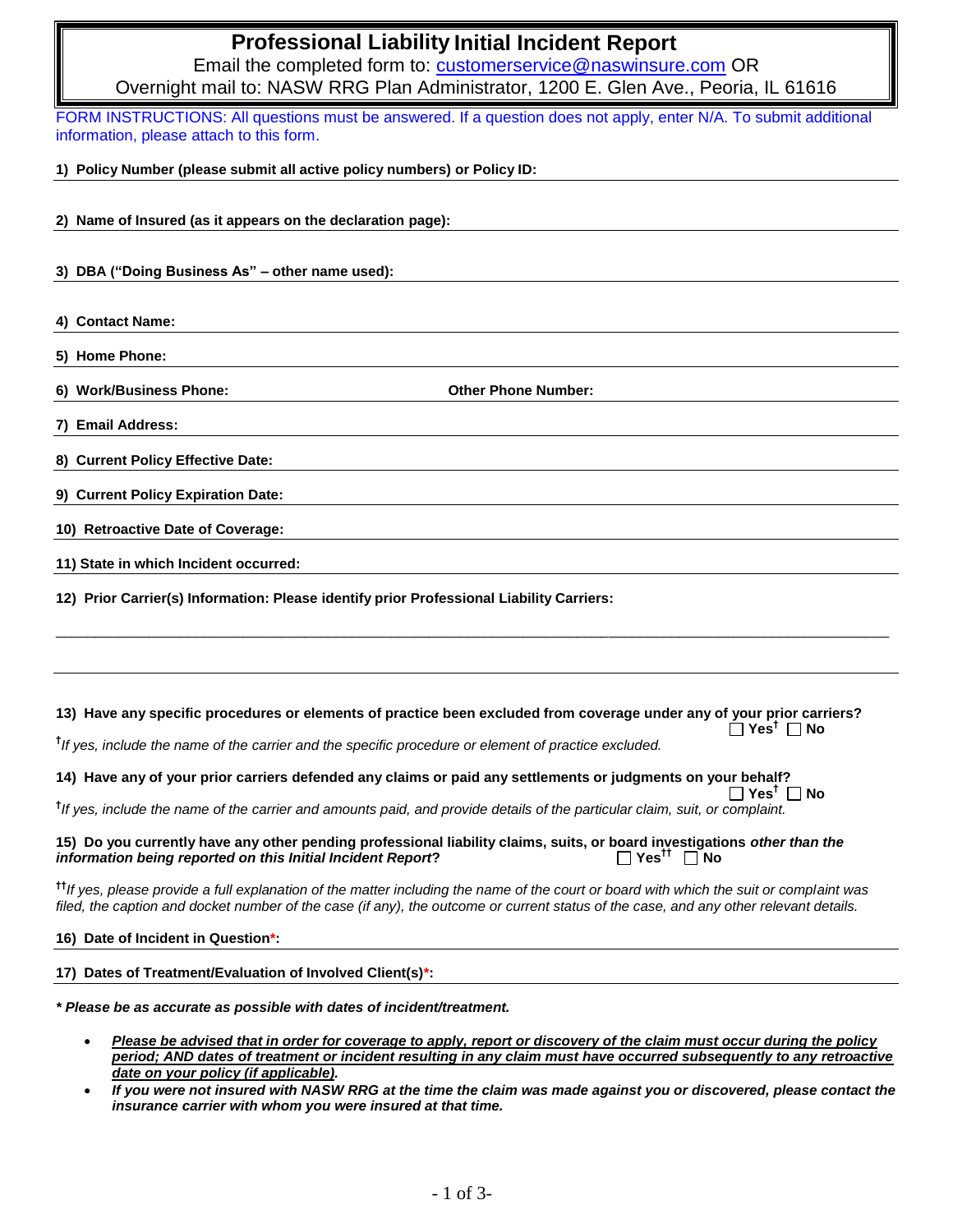# **18) Type of Claim (***check all that apply***):**

| <b>Professional Liability</b>                                                                | □ GL – Bodily Injury, Property Damage, Personal Injury, Advertising Injury, or host<br>Liquor Liability. ** If you check this box, you must complete page 3 of this form**                                                                                       |
|----------------------------------------------------------------------------------------------|------------------------------------------------------------------------------------------------------------------------------------------------------------------------------------------------------------------------------------------------------------------|
| <b>Deposition Expense</b><br><b>Medical Expense</b><br><b>Assault Coverage</b>               | State Licensing Board Investigation Expense<br><b>First Aid Coverage</b>                                                                                                                                                                                         |
| 19) Have you received any of the following written documentation?*** (check all that apply): |                                                                                                                                                                                                                                                                  |
| <b>Summons / Letter of intent</b><br>Notice of complaint                                     | $\Box$ Subpoena for deposition                                                                                                                                                                                                                                   |
| If so, what date was it delivered?                                                           | mm/dd/yyy<br>***Please include with this form documentation received directly from a court, attorney, complainant, and/or regulatory<br>agency. NOTICE: Treatment notes and records and other patient Private Health Information are not necessary at this time. |
|                                                                                              | 20) Do you suspect that a claim or suit may arise out of the incident or treatment in question? $\Box$ Yes $\Box$ No                                                                                                                                             |
|                                                                                              |                                                                                                                                                                                                                                                                  |
| (Please attach additional sheets as needed.)                                                 | 21) Please print/type here a brief description of Incident or Claim, and reasons why you suspect a claim or suit may arise:                                                                                                                                      |
|                                                                                              |                                                                                                                                                                                                                                                                  |
|                                                                                              |                                                                                                                                                                                                                                                                  |

# **PLEASE READ AGREEMENT AND CHECK ONE ANSWER:**

*The insured declares the information contained in the incident report is true and that no material facts have been suppressed or misstated.* 

**I Agree I Do Not Agree** 

**Signature: Today's Date:** 

#### **PLEASE SUBMIT ALL SUPPORTING DOCUMENTATION, SUCH AS COURT DOCUMENTS AND RELATED CORRESPONDENCE (FROM A LICENSING BOARD AND ITS AGENTS OR INVESTIGATORS, THE COMPLAINANT'S ATTORNEY, OR OTHER RELEVANT PARTIES).**